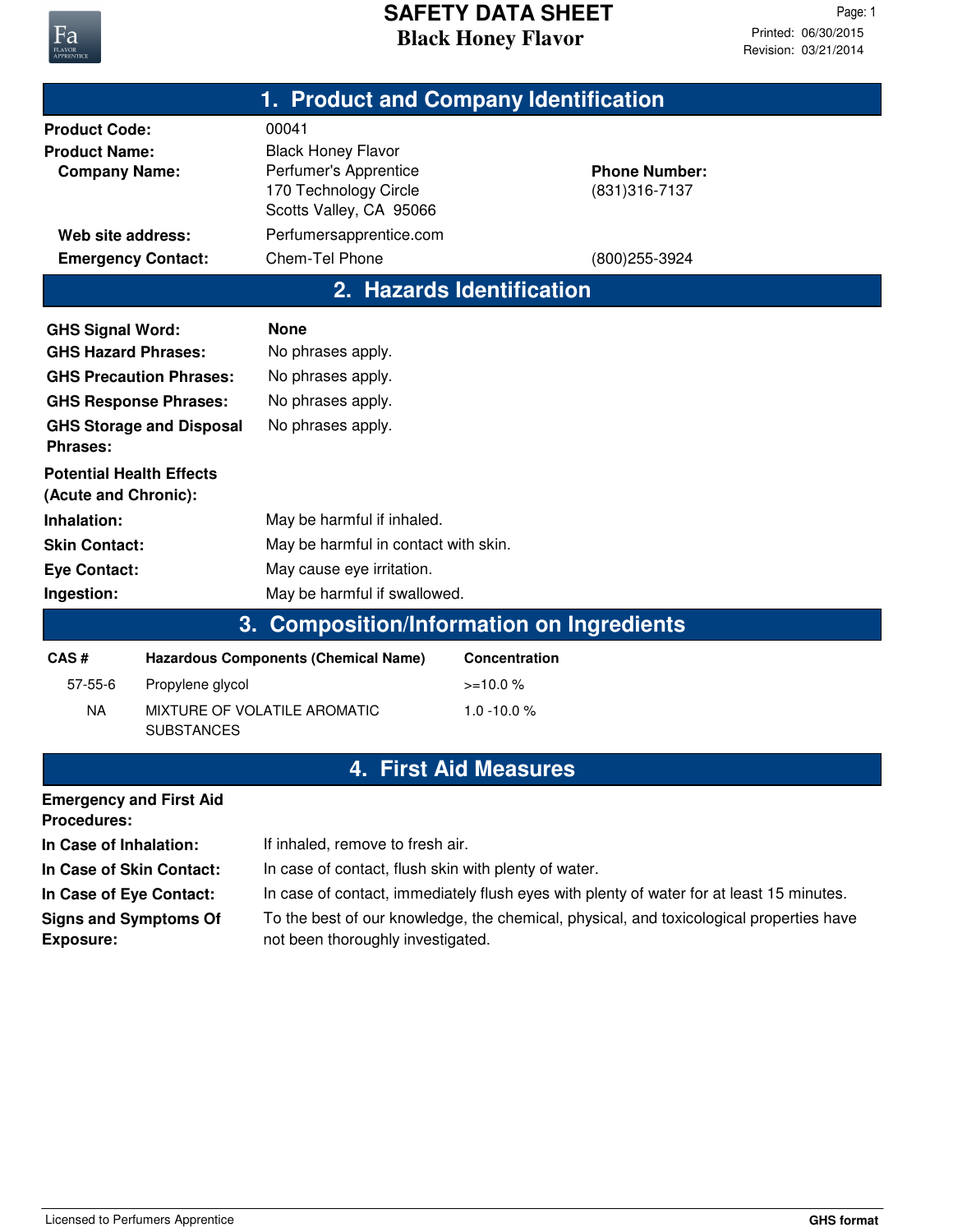## **Black Honey Flavor SAFETY DATA SHEET**

| 5. Fire Fighting Measures                                                                         |                                   |                                                                                                                                                                                                                                                                                                                                  |                 |                                                                                                         |                     |  |
|---------------------------------------------------------------------------------------------------|-----------------------------------|----------------------------------------------------------------------------------------------------------------------------------------------------------------------------------------------------------------------------------------------------------------------------------------------------------------------------------|-----------------|---------------------------------------------------------------------------------------------------------|---------------------|--|
| <b>Flash Pt:</b>                                                                                  |                                   | > 200.00 F                                                                                                                                                                                                                                                                                                                       |                 |                                                                                                         |                     |  |
| <b>Explosive Limits:</b>                                                                          |                                   | LEL:                                                                                                                                                                                                                                                                                                                             |                 | UEL:                                                                                                    |                     |  |
| <b>Autoignition Pt:</b>                                                                           |                                   |                                                                                                                                                                                                                                                                                                                                  |                 |                                                                                                         |                     |  |
|                                                                                                   |                                   |                                                                                                                                                                                                                                                                                                                                  |                 | Suitable Extinguishing Media: Use water spray, dry chemical, carbon dioxide, or alcohol-resistant foam. |                     |  |
| <b>Fire Fighting Instructions:</b>                                                                |                                   | As in any fire, wear a self-contained breathing apparatus in pressure-demand,<br>MSHA/NIOSH (approved or equivalent), and full protective gear.                                                                                                                                                                                  |                 |                                                                                                         |                     |  |
| <b>Flammable Properties and</b><br>Hazards:                                                       |                                   |                                                                                                                                                                                                                                                                                                                                  |                 |                                                                                                         |                     |  |
|                                                                                                   |                                   |                                                                                                                                                                                                                                                                                                                                  |                 | 6. Accidental Release Measures                                                                          |                     |  |
| <b>Protective Precautions,</b><br><b>Protective Equipment and</b><br><b>Emergency Procedures:</b> |                                   | Ensure adequate ventilation.                                                                                                                                                                                                                                                                                                     |                 |                                                                                                         |                     |  |
| <b>Steps To Be Taken In Case</b><br><b>Material Is Released Or</b><br>Spilled:                    |                                   | Dike to collect large liquid spills.                                                                                                                                                                                                                                                                                             |                 |                                                                                                         |                     |  |
| 7. Handling and Storage                                                                           |                                   |                                                                                                                                                                                                                                                                                                                                  |                 |                                                                                                         |                     |  |
| Handling:                                                                                         | <b>Precautions To Be Taken in</b> | Wash thoroughly after handling.                                                                                                                                                                                                                                                                                                  |                 |                                                                                                         |                     |  |
| Storing:                                                                                          | <b>Precautions To Be Taken in</b> | Store in a tightly closed container.                                                                                                                                                                                                                                                                                             |                 |                                                                                                         |                     |  |
|                                                                                                   |                                   |                                                                                                                                                                                                                                                                                                                                  |                 | 8. Exposure Controls/Personal Protection                                                                |                     |  |
| CAS#                                                                                              | <b>Partial Chemical Name</b>      |                                                                                                                                                                                                                                                                                                                                  | <b>OSHA TWA</b> | <b>ACGIH TWA</b>                                                                                        | <b>Other Limits</b> |  |
| $57 - 55 - 6$                                                                                     | Propylene glycol                  |                                                                                                                                                                                                                                                                                                                                  |                 |                                                                                                         |                     |  |
| <b>NA</b>                                                                                         | <b>SUBSTANCES</b>                 | MIXTURE OF VOLATILE AROMATIC                                                                                                                                                                                                                                                                                                     |                 |                                                                                                         |                     |  |
| <b>Respiratory Equipment</b><br>(Specify Type):                                                   |                                   | If exposure limits are exceeded or irritation is experienced, NIOSH/MSHA approved<br>respiratory protection should be worn. Positive-pressure supplied air respirators may be<br>required for high airborne contaminant concentrations. Respiratory protection must be<br>provided in accordance with current local regulations. |                 |                                                                                                         |                     |  |
| <b>Eye Protection:</b>                                                                            |                                   | Safety glasses.                                                                                                                                                                                                                                                                                                                  |                 |                                                                                                         |                     |  |
| <b>Protective Gloves:</b>                                                                         |                                   |                                                                                                                                                                                                                                                                                                                                  |                 |                                                                                                         |                     |  |
| <b>Other Protective Clothing:</b>                                                                 |                                   | Wear suitable protective clothing.                                                                                                                                                                                                                                                                                               |                 |                                                                                                         |                     |  |
| <b>Engineering Controls</b><br>(Ventilation etc.):                                                |                                   | Safety shower and eye bath.                                                                                                                                                                                                                                                                                                      |                 |                                                                                                         |                     |  |
| Work/Hygienic/Maintenance<br><b>Practices:</b>                                                    |                                   | Wash thoroughly after handling. Handle in accordance with good industrial hygiene and<br>safety practice.                                                                                                                                                                                                                        |                 |                                                                                                         |                     |  |

Fa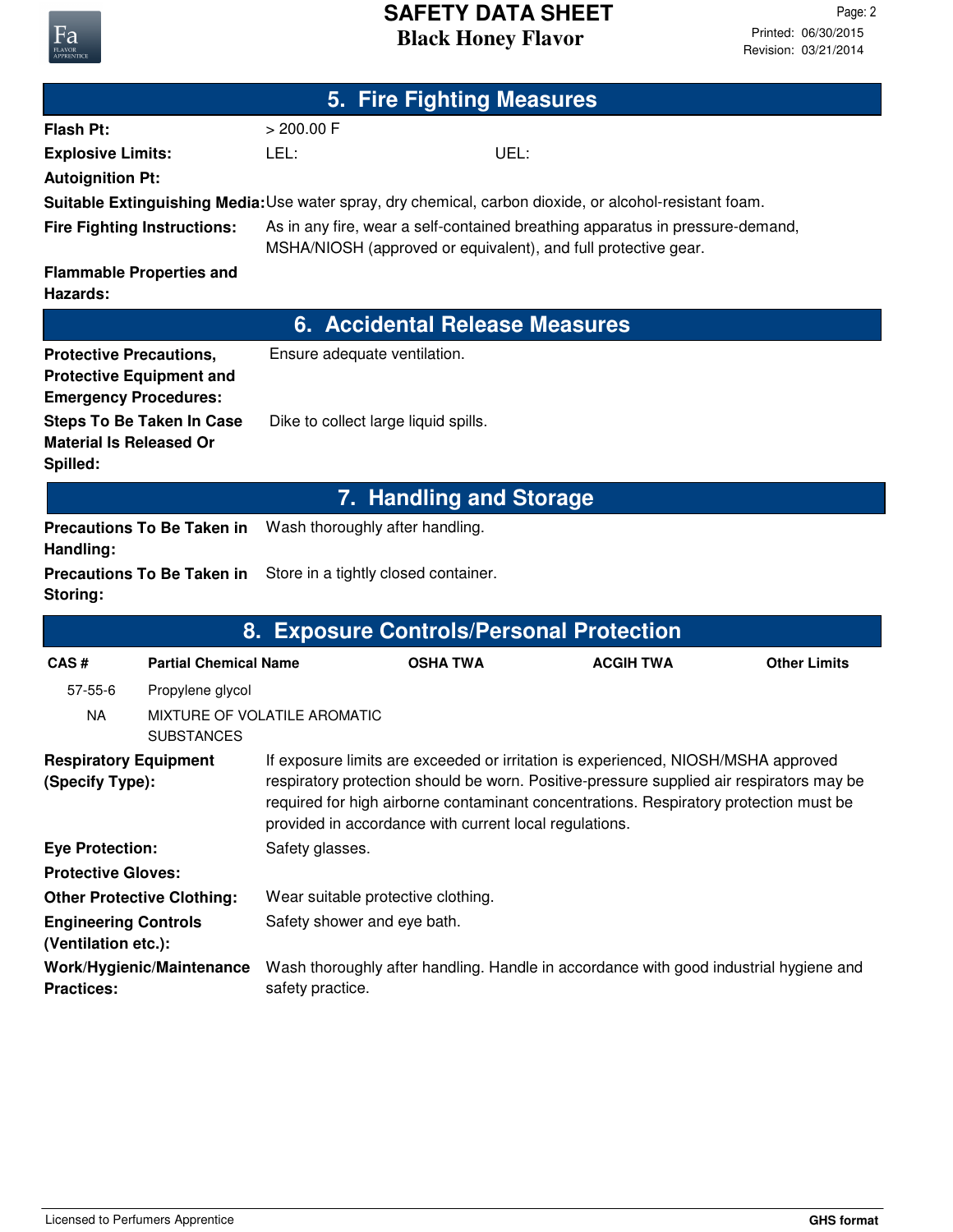

## **Black Honey Flavor SAFETY DATA SHEET**

|                                                         | 9. Physical and Chemical Properties                                                                                                                                                                                                                                                                                                                                                                                                                                                                    |  |  |
|---------------------------------------------------------|--------------------------------------------------------------------------------------------------------------------------------------------------------------------------------------------------------------------------------------------------------------------------------------------------------------------------------------------------------------------------------------------------------------------------------------------------------------------------------------------------------|--|--|
| <b>Physical States:</b>                                 | [X] Liquid<br>[ ] Solid<br>$[$ ] Gas                                                                                                                                                                                                                                                                                                                                                                                                                                                                   |  |  |
| <b>Appearance and Odor:</b>                             | Transparent light brown liquid.                                                                                                                                                                                                                                                                                                                                                                                                                                                                        |  |  |
|                                                         | Black Honey taste and aroma                                                                                                                                                                                                                                                                                                                                                                                                                                                                            |  |  |
| <b>Melting Point:</b>                                   |                                                                                                                                                                                                                                                                                                                                                                                                                                                                                                        |  |  |
| <b>Boiling Point:</b>                                   |                                                                                                                                                                                                                                                                                                                                                                                                                                                                                                        |  |  |
| <b>Autoignition Pt:</b>                                 |                                                                                                                                                                                                                                                                                                                                                                                                                                                                                                        |  |  |
| <b>Flash Pt:</b>                                        | $> 200.00$ F                                                                                                                                                                                                                                                                                                                                                                                                                                                                                           |  |  |
| <b>Explosive Limits:</b>                                | LEL:<br>UEL:                                                                                                                                                                                                                                                                                                                                                                                                                                                                                           |  |  |
| Specific Gravity (Water $= 1$ ):                        | 1.038<br>at 22.0 C                                                                                                                                                                                                                                                                                                                                                                                                                                                                                     |  |  |
| Vapor Pressure (vs. Air or                              |                                                                                                                                                                                                                                                                                                                                                                                                                                                                                                        |  |  |
| $mm Hg$ :                                               |                                                                                                                                                                                                                                                                                                                                                                                                                                                                                                        |  |  |
| Vapor Density (vs. $Air = 1$ ):                         |                                                                                                                                                                                                                                                                                                                                                                                                                                                                                                        |  |  |
| <b>Evaporation Rate:</b><br><b>Solubility in Water:</b> |                                                                                                                                                                                                                                                                                                                                                                                                                                                                                                        |  |  |
| <b>Percent Volatile:</b>                                |                                                                                                                                                                                                                                                                                                                                                                                                                                                                                                        |  |  |
|                                                         | <b>10. Stability and Reactivity</b>                                                                                                                                                                                                                                                                                                                                                                                                                                                                    |  |  |
| <b>Stability:</b>                                       | Unstable [ ]<br>Stable [X]                                                                                                                                                                                                                                                                                                                                                                                                                                                                             |  |  |
| <b>Conditions To Avoid -</b>                            |                                                                                                                                                                                                                                                                                                                                                                                                                                                                                                        |  |  |
| Instability:                                            |                                                                                                                                                                                                                                                                                                                                                                                                                                                                                                        |  |  |
| <b>Incompatibility - Materials To</b>                   |                                                                                                                                                                                                                                                                                                                                                                                                                                                                                                        |  |  |
| Avoid:                                                  |                                                                                                                                                                                                                                                                                                                                                                                                                                                                                                        |  |  |
| <b>Hazardous Decomposition Or</b><br><b>Byproducts:</b> |                                                                                                                                                                                                                                                                                                                                                                                                                                                                                                        |  |  |
| <b>Possibility of Hazardous</b><br><b>Reactions:</b>    | Will not occur [X]<br>Will occur $\lceil \quad \rceil$                                                                                                                                                                                                                                                                                                                                                                                                                                                 |  |  |
| <b>Conditions To Avoid -</b>                            |                                                                                                                                                                                                                                                                                                                                                                                                                                                                                                        |  |  |
| <b>Hazardous Reactions:</b>                             |                                                                                                                                                                                                                                                                                                                                                                                                                                                                                                        |  |  |
| <b>11. Toxicological Information</b>                    |                                                                                                                                                                                                                                                                                                                                                                                                                                                                                                        |  |  |
| <b>Toxicological Information:</b>                       | This mixture has not been subjected to toxicological testing but has been blended from<br>materials with established toxicological bibliographies. In view of the difficulty of using<br>current standard toxicological evaluation techniques to predict potential hazards to<br>susceptible individuals or arising from unforeseeable potentiation, this preparation should<br>be considererd and handled as if it displayed health hazards and consequently treated<br>with all possible precaution. |  |  |
| Sensitization:                                          | No data available.                                                                                                                                                                                                                                                                                                                                                                                                                                                                                     |  |  |
| Carcinogenicity:                                        | NTP? No<br>IARC Monographs? No<br><b>OSHA Regulated? No</b>                                                                                                                                                                                                                                                                                                                                                                                                                                            |  |  |
|                                                         | <b>12. Ecological Information</b>                                                                                                                                                                                                                                                                                                                                                                                                                                                                      |  |  |
| <b>General Ecological</b><br>Information:               | This mixture as a whole has not been subjected to ecotoxicological testing. In view of the<br>difficulty of using current standard ecotoxicological evaluation techniques to predict the<br>impact of particular modes of release on vulnerable or localized parts of the ecosystem,<br>this preparation should be considered and handled as if it displayed potential<br>environmental hazards, and treated in consequence with all possible precaution.                                              |  |  |
|                                                         |                                                                                                                                                                                                                                                                                                                                                                                                                                                                                                        |  |  |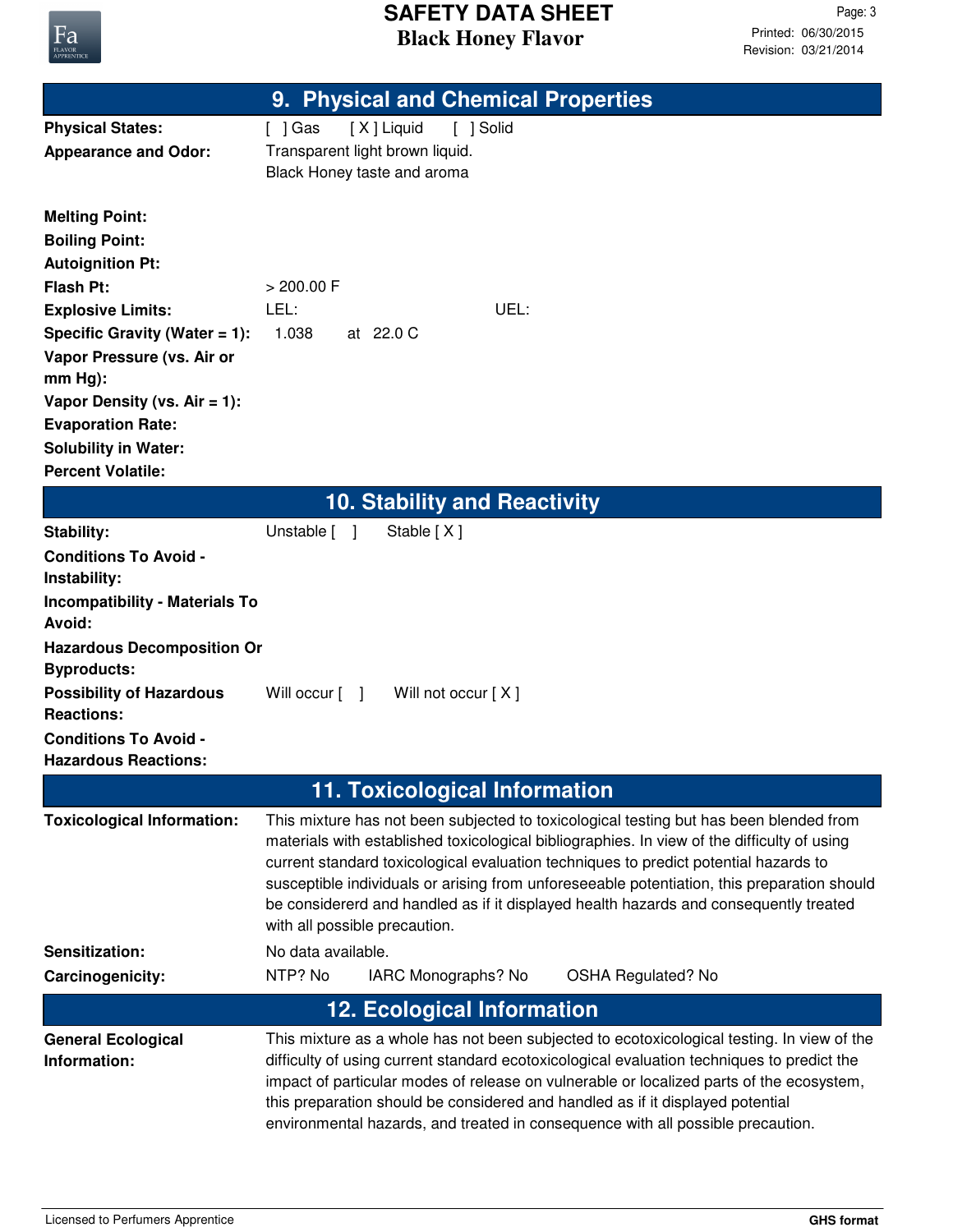

|                                                                                                                                                                                                                                                                                                                                             |                                                                                                                             |                                                                       |  | <b>13. Disposal Considerations</b>                          |                                                                                   |                                                                                                                                                                                                                                                                                                                                                                            |
|---------------------------------------------------------------------------------------------------------------------------------------------------------------------------------------------------------------------------------------------------------------------------------------------------------------------------------------------|-----------------------------------------------------------------------------------------------------------------------------|-----------------------------------------------------------------------|--|-------------------------------------------------------------|-----------------------------------------------------------------------------------|----------------------------------------------------------------------------------------------------------------------------------------------------------------------------------------------------------------------------------------------------------------------------------------------------------------------------------------------------------------------------|
| <b>Waste Disposal Method:</b>                                                                                                                                                                                                                                                                                                               |                                                                                                                             |                                                                       |  | regional, or local regulations for additional requirements. | whether the altered material is a hazardous waste. Consult the appropriate state, | This material, as supplied, is not a hazardous waste according to Federal regulations (40<br>CFR 261). This material could become a hazardous waste if it is mixed with or otherwise<br>comes in contact with a hazardous waste, if chemical additions are made to this material,<br>or if the material is processed or otherwise altered. Consult 40 CFR 261 to determine |
|                                                                                                                                                                                                                                                                                                                                             |                                                                                                                             |                                                                       |  | <b>14. Transport Information</b>                            |                                                                                   |                                                                                                                                                                                                                                                                                                                                                                            |
| <b>GHS Classification:</b>                                                                                                                                                                                                                                                                                                                  |                                                                                                                             | No GHS classifications apply.                                         |  |                                                             |                                                                                   |                                                                                                                                                                                                                                                                                                                                                                            |
|                                                                                                                                                                                                                                                                                                                                             | <b>LAND TRANSPORT (US DOT):</b>                                                                                             |                                                                       |  |                                                             |                                                                                   |                                                                                                                                                                                                                                                                                                                                                                            |
| <b>DOT Hazard Class:</b><br><b>UN/NA Number:</b>                                                                                                                                                                                                                                                                                            | <b>LAND TRANSPORT (Canadian TDG):</b>                                                                                       | DOT Proper Shipping Name: Not Regulated.                              |  |                                                             |                                                                                   |                                                                                                                                                                                                                                                                                                                                                                            |
|                                                                                                                                                                                                                                                                                                                                             | <b>TDG Shipping Name:</b>                                                                                                   | Not Regulated.                                                        |  |                                                             |                                                                                   |                                                                                                                                                                                                                                                                                                                                                                            |
|                                                                                                                                                                                                                                                                                                                                             | <b>LAND TRANSPORT (European ADR/RID):</b><br><b>ADR/RID Shipping Name:</b>                                                  | Not Regulated.                                                        |  |                                                             |                                                                                   |                                                                                                                                                                                                                                                                                                                                                                            |
|                                                                                                                                                                                                                                                                                                                                             | <b>MARINE TRANSPORT (IMDG/IMO):</b>                                                                                         |                                                                       |  |                                                             |                                                                                   |                                                                                                                                                                                                                                                                                                                                                                            |
|                                                                                                                                                                                                                                                                                                                                             | <b>IMDG/IMO Shipping Name:</b>                                                                                              | Not Regulated.                                                        |  |                                                             |                                                                                   |                                                                                                                                                                                                                                                                                                                                                                            |
|                                                                                                                                                                                                                                                                                                                                             | AIR TRANSPORT (ICAO/IATA):                                                                                                  |                                                                       |  |                                                             |                                                                                   |                                                                                                                                                                                                                                                                                                                                                                            |
|                                                                                                                                                                                                                                                                                                                                             | <b>ICAO/IATA Shipping Name:</b>                                                                                             | Not Regulated.                                                        |  |                                                             |                                                                                   |                                                                                                                                                                                                                                                                                                                                                                            |
|                                                                                                                                                                                                                                                                                                                                             |                                                                                                                             |                                                                       |  | <b>15. Regulatory Information</b>                           |                                                                                   |                                                                                                                                                                                                                                                                                                                                                                            |
|                                                                                                                                                                                                                                                                                                                                             |                                                                                                                             | EPA SARA (Superfund Amendments and Reauthorization Act of 1986) Lists |  |                                                             |                                                                                   |                                                                                                                                                                                                                                                                                                                                                                            |
| CAS#<br>$57 - 55 - 6$                                                                                                                                                                                                                                                                                                                       | Propylene glycol                                                                                                            | <b>Hazardous Components (Chemical Name)</b>                           |  | S. 302 (EHS)<br>No                                          | S. 304 RQ<br>No                                                                   | S. 313 (TRI)<br>No                                                                                                                                                                                                                                                                                                                                                         |
| <b>NA</b>                                                                                                                                                                                                                                                                                                                                   | <b>SUBSTANCES</b>                                                                                                           | MIXTURE OF VOLATILE AROMATIC                                          |  | No                                                          | No                                                                                | No                                                                                                                                                                                                                                                                                                                                                                         |
| <b>This material meets the EPA</b> [ ] Yes [X] No Acute (immediate) Health Hazard<br>"Hazard Categories' defined [ ] Yes [X] No Chronic (delayed) Health Hazard<br>[ ] Yes [X] No Fire Hazard<br>for SARA Title III Sections<br>[ ] Yes [X] No Sudden Release of Pressure Hazard<br>311/312 as indicated:<br>[ ] Yes [X] No Reactive Hazard |                                                                                                                             |                                                                       |  |                                                             |                                                                                   |                                                                                                                                                                                                                                                                                                                                                                            |
| CAS#                                                                                                                                                                                                                                                                                                                                        |                                                                                                                             | <b>Hazardous Components (Chemical Name)</b>                           |  | <b>Other US EPA or State Lists</b>                          |                                                                                   |                                                                                                                                                                                                                                                                                                                                                                            |
| $57 - 55 - 6$<br><b>NA</b>                                                                                                                                                                                                                                                                                                                  | Propylene glycol<br><b>SUBSTANCES</b>                                                                                       | MIXTURE OF VOLATILE AROMATIC                                          |  |                                                             |                                                                                   |                                                                                                                                                                                                                                                                                                                                                                            |
| CAS#<br>$57 - 55 - 6$                                                                                                                                                                                                                                                                                                                       | <b>Hazardous Components (Chemical Name)</b><br><b>International Regulatory Lists</b><br>REACH: (R), (P)<br>Propylene glycol |                                                                       |  |                                                             |                                                                                   |                                                                                                                                                                                                                                                                                                                                                                            |
| <b>NA</b>                                                                                                                                                                                                                                                                                                                                   | <b>SUBSTANCES</b>                                                                                                           | MIXTURE OF VOLATILE AROMATIC                                          |  |                                                             |                                                                                   |                                                                                                                                                                                                                                                                                                                                                                            |